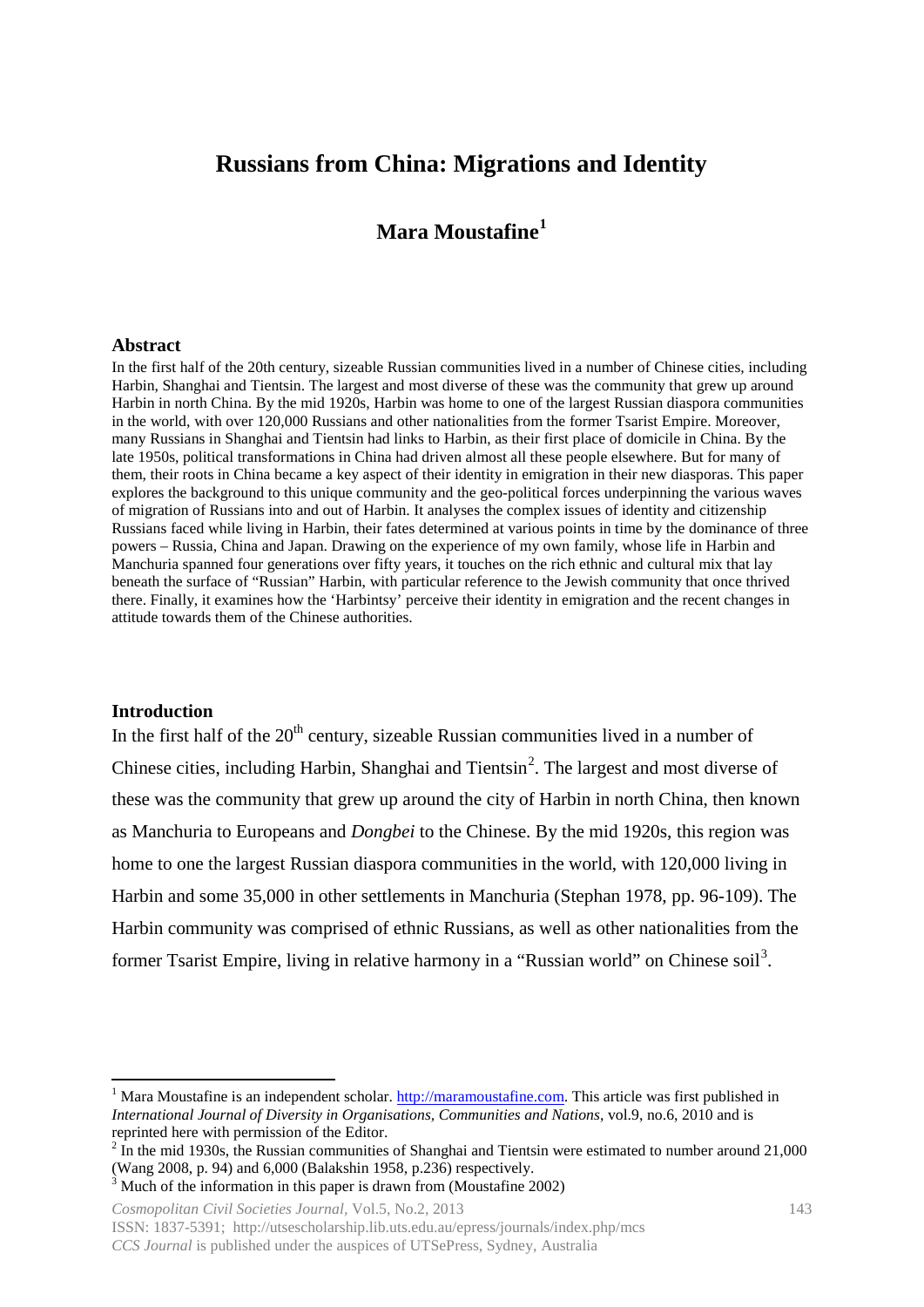Harbin's Russian history began in 1898 with the construction of the Chinese Eastern Railway (CER) across Manchuria, linking the Trans-Siberian Railway to Vladivostok. As part of a deal struck in 1896 with the government of Qing China, Russia gained a concession to build and operate the railway in return for a secret defence pact against Japan. With this came extraterritorial rights in the five mile zone along the route of the railway – the CER zone. Manchuria, in effect, became a Russian colony, and Harbin, where the headquarters of the CER Administration was located, its *de facto* capital<sup>[4](#page-1-0)</sup>.

#### **Waves of Inward Migration**

#### *1898–1917 to Build the CER and Develop Russian Manchuria*

The CER drew tens of thousands of people from the far reaches of the Tsarist Empire to the largely wild and sparsely populated steppes of Manchuria. Engineers and labourers came to build the railway; clerks, guards and civil servants to work in its administration. Merchants and traders came to develop natural resources and provide goods and services in Harbin and other Russian settlements along the railway's route. Large numbers of Chinese "coolies" were also brought in from Shandong province in southern China as construction labour.

During the Russo-Japanese War of 1904-1905, Harbin was a base for Russian military operations in Manchuria, supplying the Tsar's 950,000-strong army with provisions and serving as a hospital and rest and recreation centre, with a garrison for some 100,000 troops. After demobilisation, some of the soldiers returned to live in Manchuria with their families (Wolff 1999, pp. 121-125).

Harbin was a distinctly Russian city in China. Its architecture was reminiscent of Moscow or St. Petersburg, with onion-domed cupolas, empire-style façades, wide boulevards and touches of *art nouveau*. Russian was spoken in the streets, shops and theatres. It was also the language of administration, commerce and education. Street signs and billboards were written in Russian. Only in Fujiadian, where most of Harbin's Chinese lived and few Russians ventured, did Chinese prevail.<sup>[5](#page-1-1)</sup>

<span id="page-1-0"></span><sup>4</sup> For a background to the CER and early history of Manchuria, see (Quested 1982), (Melikhov 1991), (Wolff 1999).<br><sup>5</sup> See (Melikhov 1990) (Taskina 1994) re Russian life in Harbin; (Balakshin 1958) for an account of émigré

<span id="page-1-1"></span>politics between 1917 and 1945.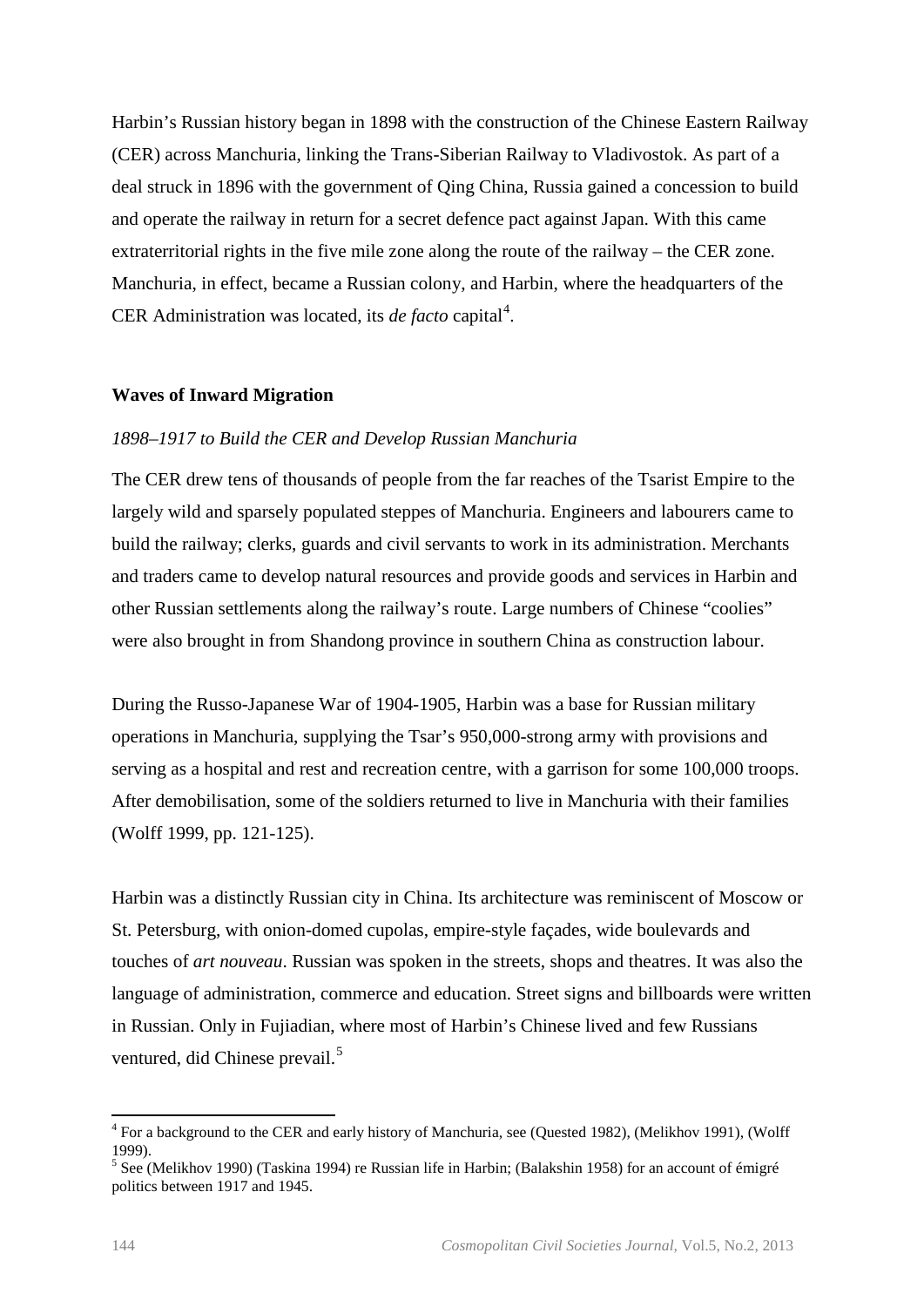From its early days, "Russian" Harbin was a community of diverse cultures and ethnicities united by their origins in the Russian empire. It was multicultural and cosmopolitan<sup>[6](#page-2-0)</sup>. Keen to attract entrepreneurs and private investors to drive the rapid economic development of Manchuria, the St Petersburg authorities deliberately created an environment of tolerance, equal opportunity and actively encouraged minorities of the Tsarist Empire to come and live there<sup>[7](#page-2-1)</sup>. Settlers of various cultures and religions flocked there in search of a better life, among them Jews, Poles, Tatars, Georgians, Armenians and Ukrainians (Chernolutskaya 2000). Harbin offered them a Russian-speaking cultural, social and economic world, without the official boundaries and prejudices of the Russian state.

#### **Jews**

l

The case of the Jews, who in 1903 were the earliest minority community officially recognised by the CER Administration and who continued as an organised community until 1964, demonstrates the way in which this cosmopolitan dynamic developed. For Jews of the Tsarist Empire, Russian Manchuria was the land of opportunity. The discriminatory laws and restrictions which prevailed in the empire proper – like those confining them to live in the Pale of Settlement<sup>[8](#page-2-2)</sup>, excluding them from certain professions and setting quotas for their numbers in schools and other educational institutions  $-$  did not apply there<sup>[9](#page-2-3)</sup>. Most importantly, there were no pogroms and little overt anti-Semitism, at least until the late 1920s. Efforts to impose restrictions on the Jews were actively opposed by the CER Chief Administrator, General Horvath $10$ .

Jews started coming to Manchuria from 1898 and played an early role in developing natural resources (lumber, coal, flour mills, distillery, sugar refining, meat & livestock), freight based export industries (grain, soya bean oil, wool, skins, furs) and commerce (hotels, restaurants, music stores, jewelers, pharmacies). Small communities sprang up in the small towns along the railway at Hailar, Manchuria Station, Mukden and Tsitsihar, but most settled in Harbin.

<span id="page-2-0"></span><sup>&</sup>lt;sup>6</sup> According to the 1913 census, there were 22 nationalities living in the commercial Pristan district of Harbin (half of them minorities of the Tsarist empire) (Levitsky 2000, p. 47)

<span id="page-2-1"></span><sup>&</sup>lt;sup>7</sup> See (Wolff 1999, pp. 78-90) re internal debate in the Tsarist government regarding settler policy in the CER.<br><sup>8</sup> The western border area of the Tsarist empire, stretching from the Baltic to the Black Sea.<br><sup>9</sup> On Jewi

<span id="page-2-2"></span>

<span id="page-2-3"></span><sup>2006)</sup>

<span id="page-2-4"></span> $10$  The former leader of the Harbin Jewish community, Dr A. I. Kaufman described an instance when Horvath thwarted such an attempt by the Governor-general of the Far Eastern Province, Gondatti. (Kaufman 2001, p. 34).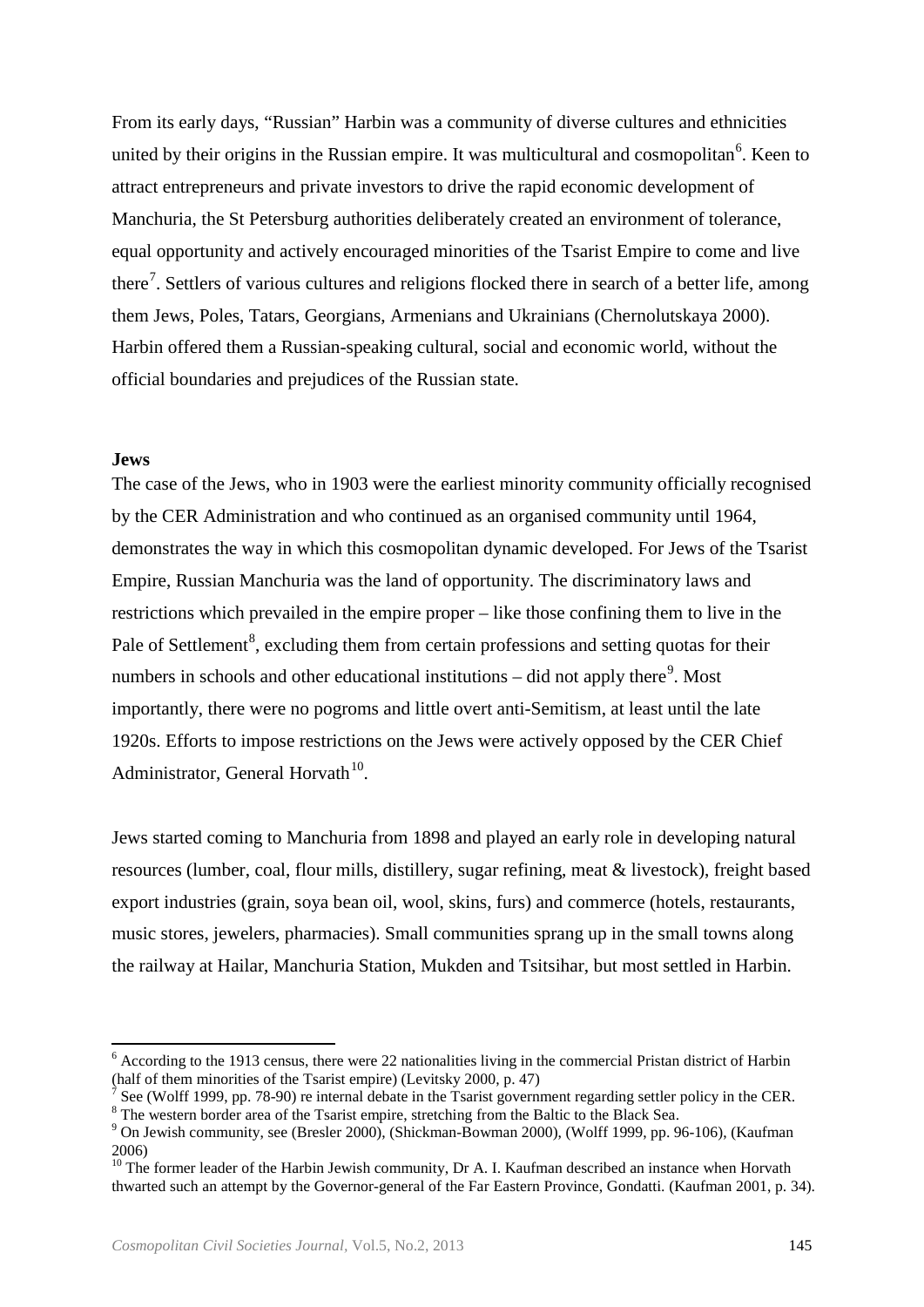They quickly established their own community institutions (schools, a synagogue, a burial society and communal dining room) and played an active role in the commercial, cultural and public life of Russian Harbin. They also participated actively in Harbin's municipal affairs – making up 12 of the 40 members on the city council in 1909 (Kaufman 2001). Although there is no evidence of Jews being employed by the CER before 1915, this may have been in deference to the hiring practice in Russian state enterprises, as there was no law to this effect (Wolff 1999, pp. 104, 222).

Chain migration was common, with one member of an extended family coming first to test opportunities in the distant new homeland, then others following. So it was, with the families of my maternal grandparents from Byelorussia, who arrived in Harbin in the first decade of the  $20<sup>th</sup>$  century. My grandfather's family established a successful meat and livestock business in Harbin, while my grandmother's family settled in the town of Hailar, near the Russian border, where they had a small dairy business (Moustafine 2004).

#### **Refugees from Bolshevik Revolution, Civil War and Collectivisation 1917 - 1930**

The second major influx of Russians into Harbin came in the wake of the 1917 Bolshevik Revolution and the ensuing Civil war. At its height, Harbin and the CER zone served as a staging ground for White armies in their battle with the Bolsheviks in Siberia. After the White defeat in 1922, masses of people who had spent the civil war in Siberia, including my paternal grandparents, came across the border with the retreating White Armies. Stalin's forced collectivisation campaign (1928-31) brought more refugees on the dangerous journey from Siberia across the Amur River. $^{11}$  $^{11}$  $^{11}$ 

Among the thousands of refugees who flooded into Harbin were people from all walks of life and diverse nationalities: from former royalty to anti-Bolshevik White Guards and Cossacks, as well as poor unskilled labourers. The influx of artists, musicians and intellectuals endowed it with a rich cultural life. At its peak in the mid 1920s, the Russian community numbered about 120,000 people, with another 35,000 living in the smaller towns along the railway's

<span id="page-3-0"></span><sup>&</sup>lt;sup>11</sup> In 1926 the border was closed on the Soviet side and in 1932 on the Chinese side by the occupying Japanese. (Kaufman 2006, p. 30)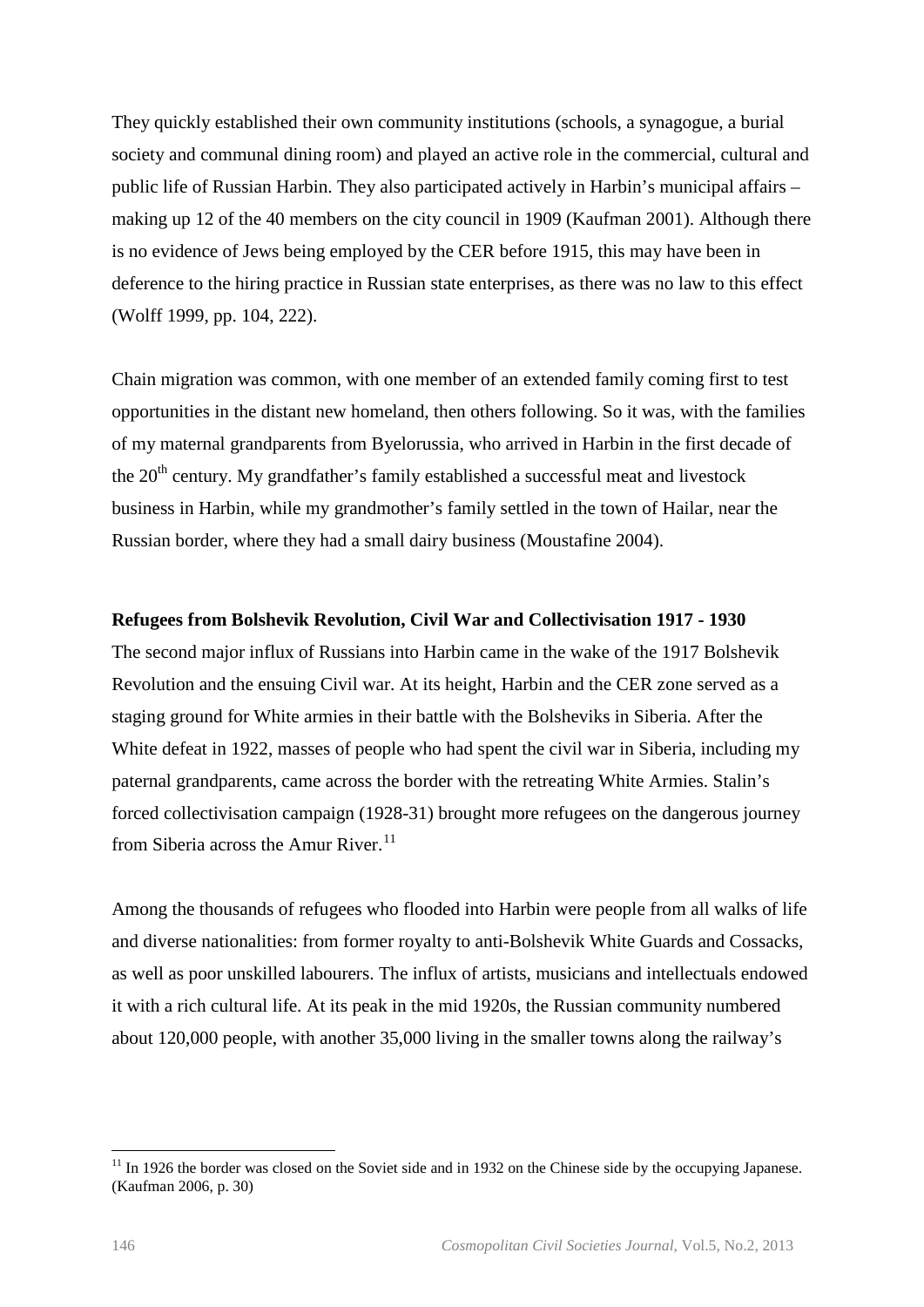route<sup>[12](#page-4-0)</sup>. By this time the Jewish community in Harbin had grown to around 13,000, with around 2,000 in other towns – comprising some 10 per cent of the Russian population. They now boasted two synagogues and had extended their communal institutions (Bresler 2000).

As a conspicuously Russian city in China – in terms of architecture, language and culture – Harbin provided Russian refugees with a semblance of familiarity. Still, this could not overcome the deep sense of displacement and loss which the refugees felt as they strived to come to terms with broken families, loss of loved ones, homeland and often status.

#### **Citizenship and Identity 1898 – 1930**

Before the 1917 Bolshevik Revolution, issues of identity and citizenship<sup>[13](#page-4-1)</sup> for Russian *Harbintsy[14](#page-4-2)* were quite straightforward. Arriving from the Russian empire on Tsarist passports, they regarded themselves as Russians or Russian Jews living in the CER Zone – Russia's "colony" in Manchuria. Some saw their residence in Harbin as temporary. For others, it was their new home, a place where they could live in a Russian-speaking cultural, social and economic world, without the official boundaries and prejudices of the Russian state.

While the political status of the CER zone remained undecided, anti-Bolshevik White Russians and Chinese warlords were in effective control. In 1920 the Chinese Republican Government withdrew recognition from Tsarist representatives to China and ended Russian extraterritoriality in the CER zone, leaving Russians in Manchuria stateless (Bakich 2000; Quested 1982).

In June 1924, the Chinese finally recognised the Soviet government and the two powers agreed that henceforth they would jointly administer the CER, and that Chinese law would apply. In practical terms, the Soviets were in control of the administration of the CER,

 $\overline{\phantom{a}}$ 

<span id="page-4-0"></span> $12$  According to (Bakich 2000, p. 56), between 100,000 and 200,000 Russian émigrés flooded into Harbin during this period, though many moved on to other cities in China and beyond. (Stephan 1978, p. 56) puts Harbin's Russian population at 120.000 in 1922, plus some 13.000 Jews.

<span id="page-4-2"></span><span id="page-4-1"></span> $^{13}$  (Bakich 2000) provides an interesting analysis of these issues.<br> $^{14}$  Harbintsy is the Russian word for "people of Harbin", cf. Berliners, New Yorkers, Muscovites. It applies to any nationality, not just Russians. Although the paper focuses on Russian *Harbintsy*, many of their experiences were shared by Russians living elsewhere in "Russian Manchuria".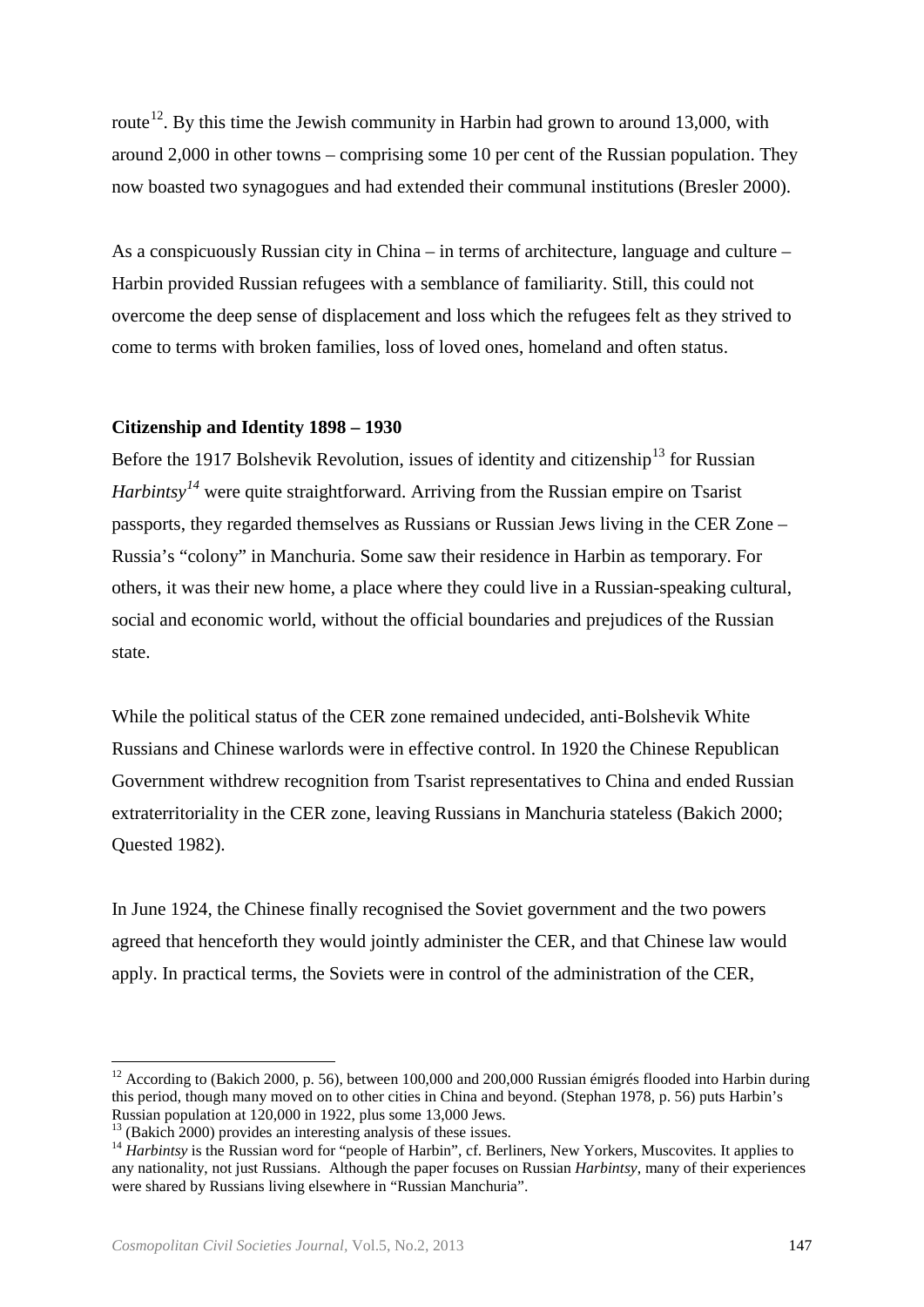including the railway, schools, hospitals and other institutions<sup>15</sup>. It was decreed that only Soviet or Chinese citizens could work for the CER, a reasonable requirement for what was effectively the civil service in the CER zone. Around 20,000 CER employees registered with the Soviet Consulate to preserve their jobs. Many of them were jokingly called "radishes" – Red on the outside, White on the inside. A small number took Chinese citizenship (Bakich 2000, pp. 17-18); (Lensen 1974, pp. 17-18). Those who preferred to remain stateless began to seek work elsewhere.

By the early 1930s, with their old Tsarist passports obsolete, Russians who did not work for the CER administration also started to consider their citizenship. Their choices were to register as Soviet or Chinese citizens, or to remain stateless. Out of patriotism to the old Russia and opposition to the Bolsheviks, most chose to remain stateless – "White émigrés". A few became Soviet citizens out of sympathy for the revolution. Quite a number of longterm settlers, like my mother's family, chose the Soviet option simply to avoid being stateless in the turbulent times in which they lived. Registering with the Soviet Consulate did not entitle these people to full rights as Soviet citizens, or even the right to emigrate to the USSR. The little brown clothbound books with which they were issued looked like passports but were, in fact, 'residence permits' which gave them the protection of the Soviet Consulate while living in China.

At this stage, these citizenship choices had little impact on the lives of Russian *Harbintsy*, other than in terms of their employment opportunities. They continued to live side by side, to mix socially and to do business with each other. Still, from this time onwards, concerns about citizenship and identity left many *Harbintsy* insecure about their place in society, a sense which would continue for their remaining years in Harbin. The division into White émigrés and Soviets would have far-reaching consequences during the 13 years of Japanese occupation (Bresler 2000, p. 204), (Melikhov 1997, pp. 199-200).

### **Waves of Outward Migration 1931-1960s**

From its inception at the turn of the  $20<sup>th</sup>$  century, the city of Harbin served both as a transit point for people escaping the confines of the Russian or Soviet empire to the world beyond

<span id="page-5-0"></span><sup>&</sup>lt;sup>15</sup> This situation prevailed for the next seven years, except for a brief period during the Sino-Soviet conflict in 1929 (Lensen 1974, pp. 13-81)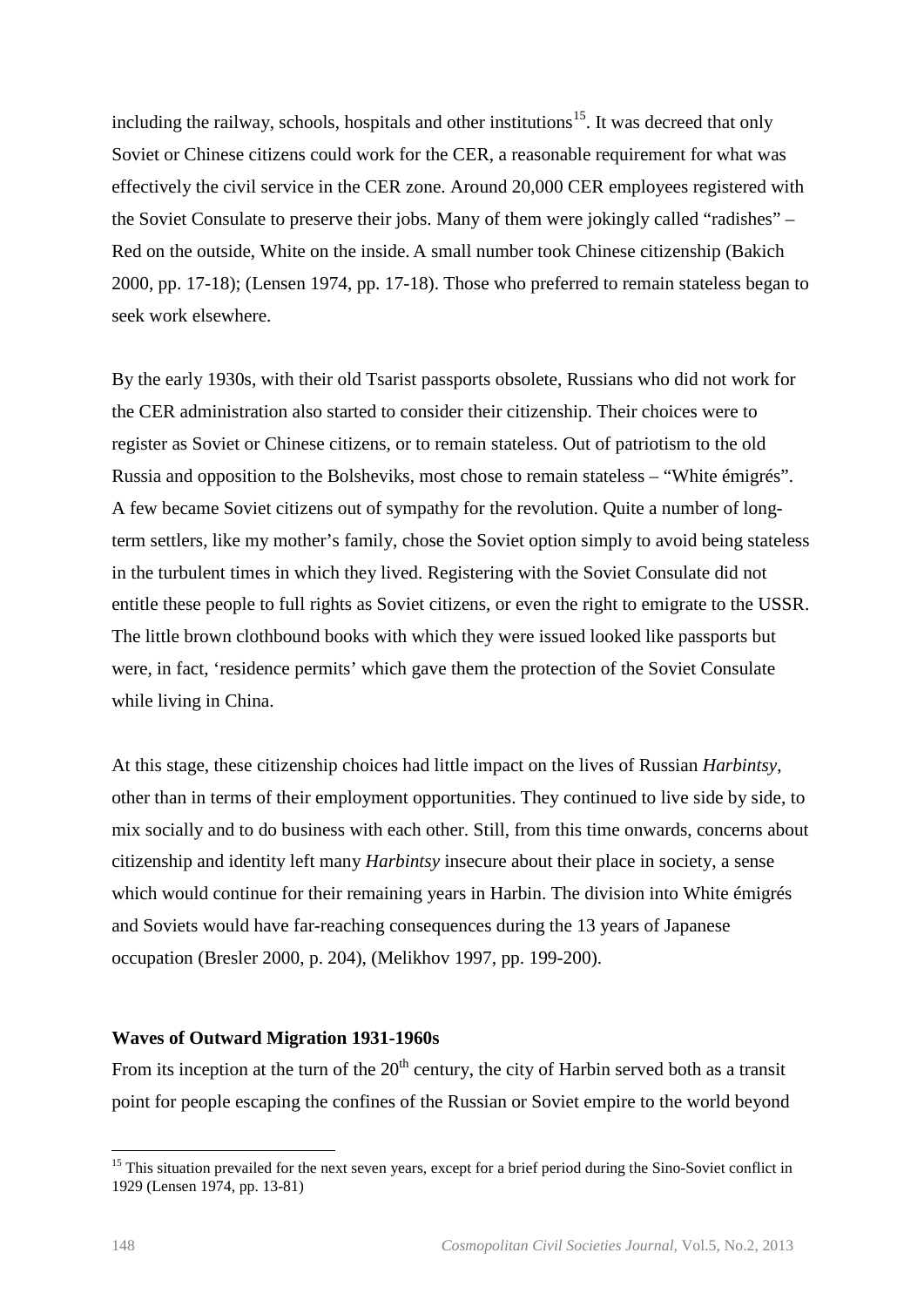and as an end point for those who wished to seek their fortunes in China. Even before the Bolshevik Revolution, many Russians took the Chinese Eastern Railway from Siberia to Harbin, then travelled to the treaty ports of Shanghai and Tientsin, as well as other points in Asia and even Australia. But a majority stayed on in Harbin and other towns in Manchuria, where they built a new life and contributed to the economic and cultural development of the CER zone.

A sequence of major political transformations in China, driven by the three powers competing for hegemony in Manchuria – Japan, the Soviet Union and China itself – prompted the exodus of Russians from the region. These were the Japanese occupation of Manchuria in 1932, the Soviet Union's sale of the CER to Japan in 1935, occupation by the Soviet Red Army in 1945 and finally, the Chinese Communist Revolution in 1949.

#### **Japanese Occupation of Manchuria–Manchukuo–1932-1945**

The Japanese occupation of Manchuria and the establishment of the puppet Manchukuo regime in 1932 fractured Harbin's "Russian world", driving many Russian *Harbintsy* to seek refuge elsewhere. Many moved to other cities in China, notably the international settlements in Shanghai and Tianjin<sup>16</sup>. Others went to the Soviet Union. By the end of the 1930s, the Russian population of Harbin had dropped to around  $30,000^{17}$ .

As part of their effort to gain control of the CER and drive the Soviets out of Manchuria, the Japanese military police began a campaign of harassment of CER employees and other Soviet citizens, through attacks and arrests. This became most pronounced after the Soviet Union sold the CER enterprise to Japan in March 1935, as did the polarisation of the Russian community into White émigrés and Soviets (Lensen 1974, pp. 212-334).

Life for Jews in Manchuria too deteriorated seriously after the Japanese occupation. The Japanese themselves were not driven by anti-Semitism and publicly maintained good relations with the Jewish community. But they associated closely with militant anti-Soviet Whites, such as the Russian Fascist Party (RFP), whose ideology of anti-Bolshevism and

<sup>&</sup>lt;sup>16</sup> The Japanese did not take over these cities until the end of 1937.

<span id="page-6-1"></span><span id="page-6-0"></span><sup>&</sup>lt;sup>17</sup> This figure is based on Japanese data given in ('The White Russians of Manchukuo' 1937); (Clausen & Thøgersen 1995, p. 116).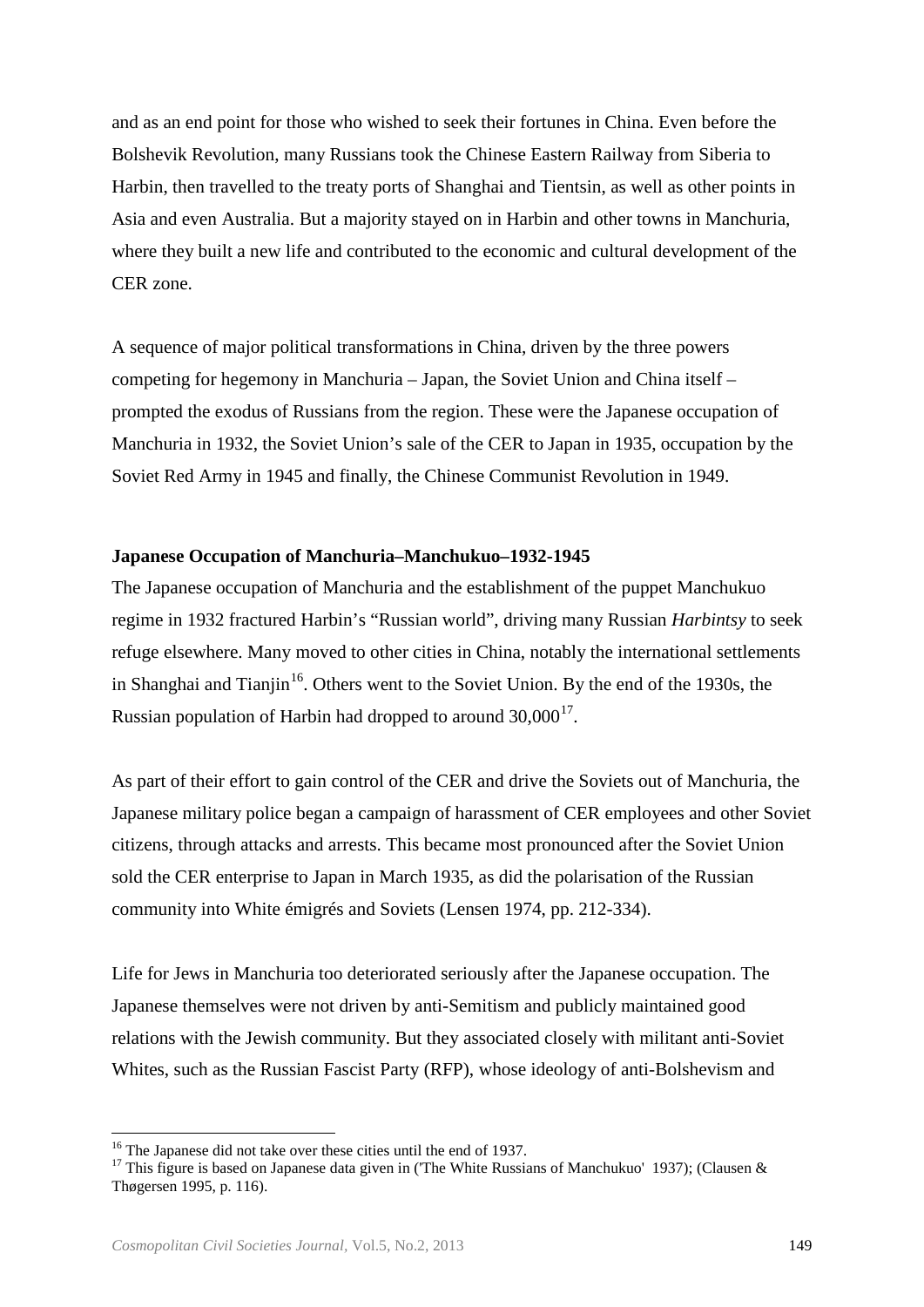nationalism was laced with virulent anti-Semitism<sup>18</sup>. In the early 1930s, Russian thugs linked to the RFP engaged in a campaign of kidnappings, extortion and murder against wealthy businessmen, mainly Jews, masterminded by the Japanese military police, the *Kempeitai[19](#page-7-1)*. Their spree culminated in 1933 with the kidnap and brutal murder of the accomplished Jewish pianist Simon Kaspe, whose father owned Harbin's Hotel Moderne (Vespa 1938); (Stephan 1978, pp. 78-90); (Breuillard 2004).

Faced with a declining economy, banditry, anti-Semitism, political intimidation and the takeover of their businesses by the Japanese, over half of its Jewish population left Harbin. Many moved to other cities in China, notably the international settlements in Shanghai and Tianjin, as well as the Soviet Union. By 1935, Harbin's Jewish community had declined from 13,000 in 1931 to only 5,000 (Bresler 2000, p. 209).

#### **Soviet Sale of CER to Japan 1935**

In March 1935 the Soviet Union sold the CER enterprise to Japan, losing its influence and ability to protect the interests of its citizens in Manchuria for the next decade. A mass exodus of Russians from Harbin followed, as some 30,000 families departed for the Soviet Union on overcrowded trains strung with banners reading "Mother Russia, receive your children". Most were CER employees but there were also those who felt there was no future for Russians in Manchuria<sup>20</sup>, among them my grandmother's parents and siblings.

For many of these people, their identity as *Harbintsy* proved to be a death warrant. As xenophobia against foreign enemies grew at the height of Stalin's Great Terror, they were arrested as "Japanese spies" under NKVD Chief Yezhov's special Harbin order of September 1937[21.](#page-7-3) 48,000 *Harbintsy* were arrested, 31,000 of them executed; the rest sent to labour camps [22](#page-7-4).

<span id="page-7-0"></span><sup>&</sup>lt;sup>18</sup> (Stephan 1978) provides a fascinating account of the role the RFP played in the politics of Manchuria. The roots of their ideology and collaboration with the Japanese are described on pages 55-78.

<span id="page-7-1"></span><sup>&</sup>lt;sup>19</sup> (Bresler 2000, p. 209) notes that eight of the 12 people kidnapped between 1932 and 1934 were Jews and four of them were murdered.

<span id="page-7-2"></span><sup>&</sup>lt;sup>20</sup> Exact numbers of "returnees" are unknown and estimates vary between 21,000 and 100,000. See discussion in (Merritt 1998).

<span id="page-7-3"></span><sup>(</sup>Merritt 1998). 21 Operational Order No. 00593 of 20 September 1937. An English translation appears in (Moustafine 2002, pp. 449-452). Merritt (1998) provides an interesting analysis in the context of the purges.

<span id="page-7-4"></span><sup>&</sup>lt;sup>22</sup>These statistics, based on research work by A. B. Roginsky and O. A. Gorlanov of Memorial's Research and Information Centre, were provided to me in May 2002. My book *Secrets and Spies: The Harbin Files* (2002)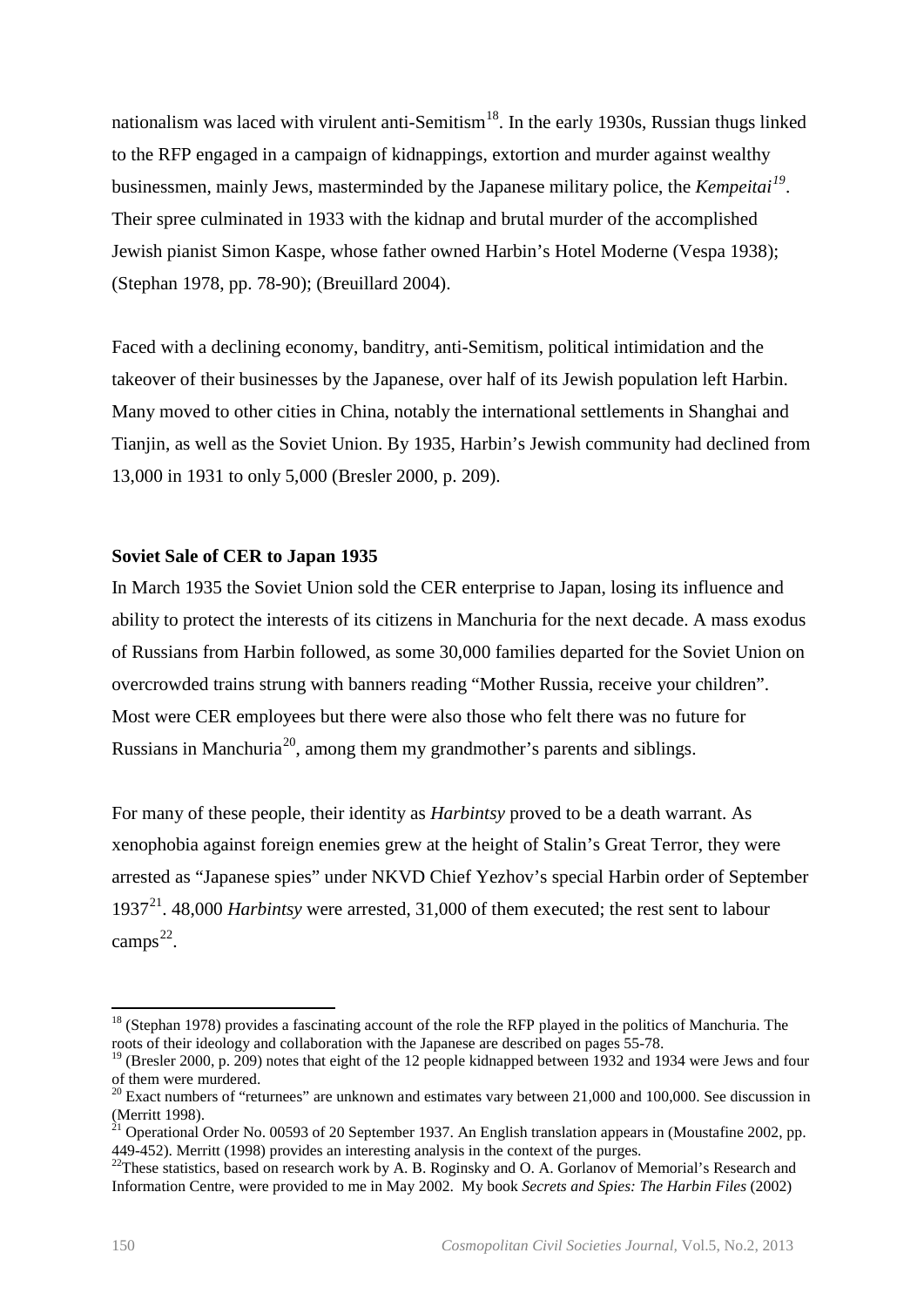#### **Citizenship and Identity in Manchukuo**

For the Russians who remained in Harbin during the 13 years of Japanese occupation, citizenship and identity became paramount as the community was polarised over these issues. Suddenly people who for years had lived side by side, united by their Russian origins, became identified by the characteristics which divided them: 'White émigré' or 'Soviet', 'Orthodox Christian' or 'Jew'.

In garnering support of Russian émigrés for their occupation, the Japanese rekindled old dreams and prejudices. In 1934 the Japanese established the Bureau of Russian Émigré Affairs in Manchukuo (BREM) as a mechanism of controlling the Russian population in Manchuria. Nominally under Russian control, it was headed by a succession of White Army generals and run by members of the RFP and their sympathisers, thereby giving implicit sanction to their anti-Bolshevik and anti-Semitic ideology<sup>23</sup>.

All adult émigré Russians were required to register with the BREM<sup>24</sup>. Only then could they receive identity papers, residence permits, employment cards and travel documents. Those who did not were denied employment and education for their children. In the later years of the occupation, Russian émigrés were issued with identification badges – at first, striped white, blue and red like the Tsarist flag, later, round, white aluminium disks, with numbers, which the wearers labelled "dog tags".<sup>[25](#page-8-2)</sup> Soviets were instantly conspicuous because they had no badges. Faced with such pressures, many Soviets, including former employees of the CER administration and some prominent merchants, saw no option but to "convert" to émigré status. By the 1940s, through departures and conversions, the number of Soviet *Harbintsy* had dwindled to around 1,000 (Stephan 1978, p. 176).

My mother's family were among those who retained Soviet citizenship throughout the Japanese occupation, as my grandfather insisted that being stateless – "a citizen of nowhere" – was too risky in the face of Japanese aggression. The price was the seizure of his meat

 $\overline{\phantom{a}}$ 

tells this story, based on the secret police files of my family which I obtained from the FSB after the collapse of the Soviet Union.

<span id="page-8-0"></span><sup>&</sup>lt;sup>23</sup> (Aurilene 2008, pp. 48-72) (Breuillard 2000) (Stephan 1978, pp. 173-178) discuss the functions of BREM and life for émigré Russians under its administration.

<span id="page-8-1"></span><sup>&</sup>lt;sup>24</sup> Captured by the Soviets in 1945, the BREM files are now held in the Khabarovsk State Archive.  $25$  Poles and other citizens of the former Tsarist Empire were issued with yellow badges.

<span id="page-8-2"></span>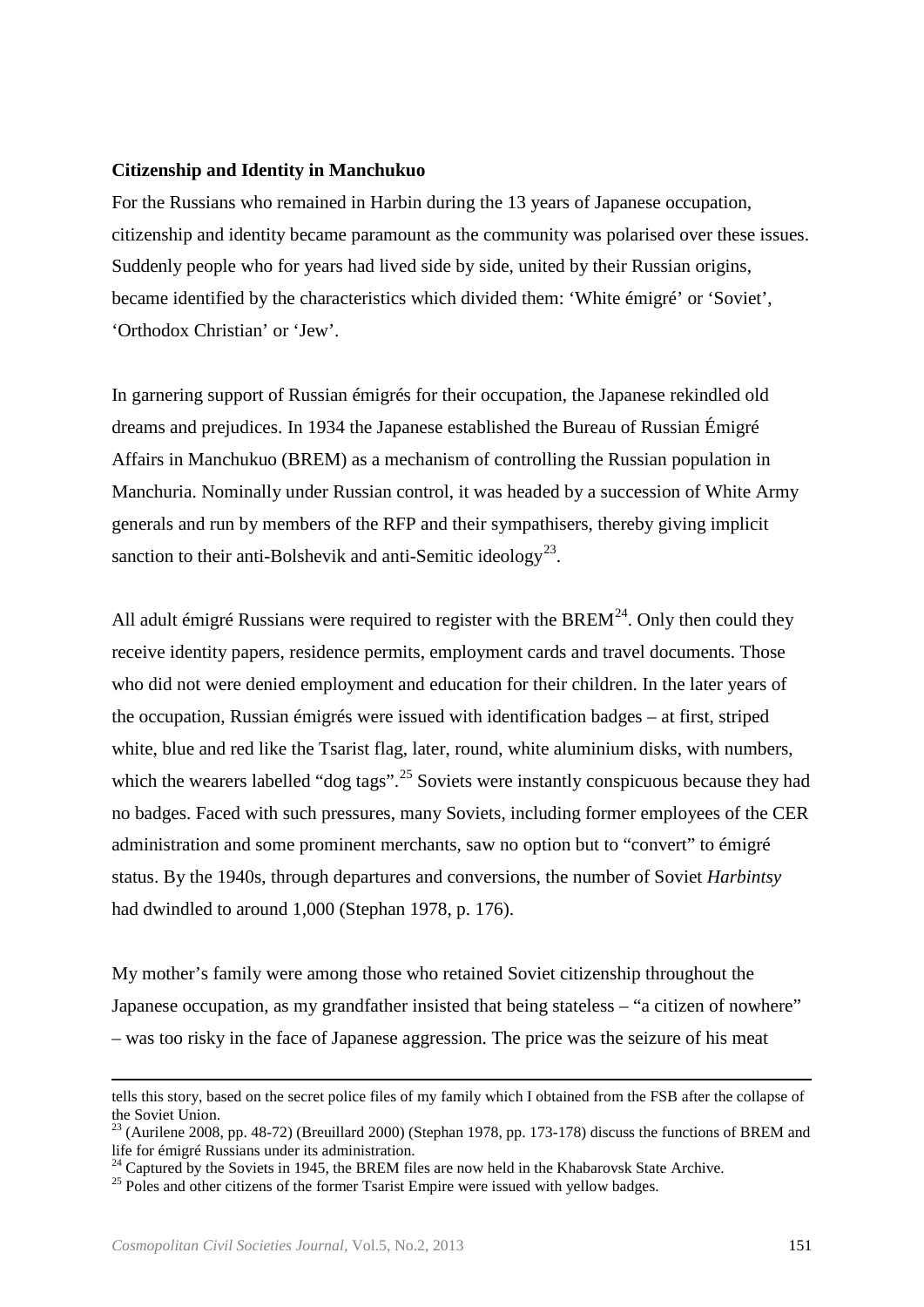business by the Japanese and my mother's exclusion from school and youth activities. Still, the family fared much better than friends and relatives in Hailar, some of whom were imprisoned by the Japanese as alleged Soviet agents; while others were among the 47 beheaded by the Japanese on the eve of the arrival of the Soviet Red Army in August 1945.

For most émigré *Harbintsy*, the oppressiveness of Japanese occupation also weighed heavily, particularly after the outbreak of the Second World War. In addition to cultural subservience to the Japanese "Imperial way", the émigré community was expected to help build Japan's new East Asian Order through the conscription of young men into military detachments and the deployment of some in cross-border raids against the Soviet Union. The invasion of the Soviet Union by Japan's ally, Germany in June 1941, severely tested émigré loyalties. Eventually even the most anti-Soviet Whites, who had made common cause with Japan in the hope that White Russian rule would be restored in the Soviet Far East, were left with no illusions that Japan was pursuing anything other than its own interests. [26](#page-9-0)

#### **Soviet Army Occupation of Manchuria 1945**

The next migration of *Harbintsy* was the forced deportation which took place after the Soviet Red Army arrived in August 1945 to "liberate" Manchuria from the Japanese. Most *Harbintsy*, regardless of their political tags, welcomed them with flowers and euphoria. However, with the arrival of the slick operatives of the military counter-intelligence organisation SMERSH (Death to Spies!), thousands of innocent émigrés were rounded up and deported to prison camps in the USSR, along with Japanese collaborators (Bresler 2000, p. 211). Among them were young men who had been conscripted into anti-Soviet military detachments like *Asano,* as well as representatives of Harbin's various communities and social organisations, who had had dealings with the Japanese on behalf of their communities. This included Jewish community leader Dr Abraham Kaufman (Kaufman 1973); (Kaufman 2006, pp. 131-159); (Pasternak & Raleigh 1983). Smersh drew its information from the archive of émigré files compiled by BREM.

<span id="page-9-0"></span><sup>&</sup>lt;sup>26</sup> By this time, they had discovered that the Japanese did not include the Russians among the five races for whom they were building Manchukuo (Bakich 2000, p. 62).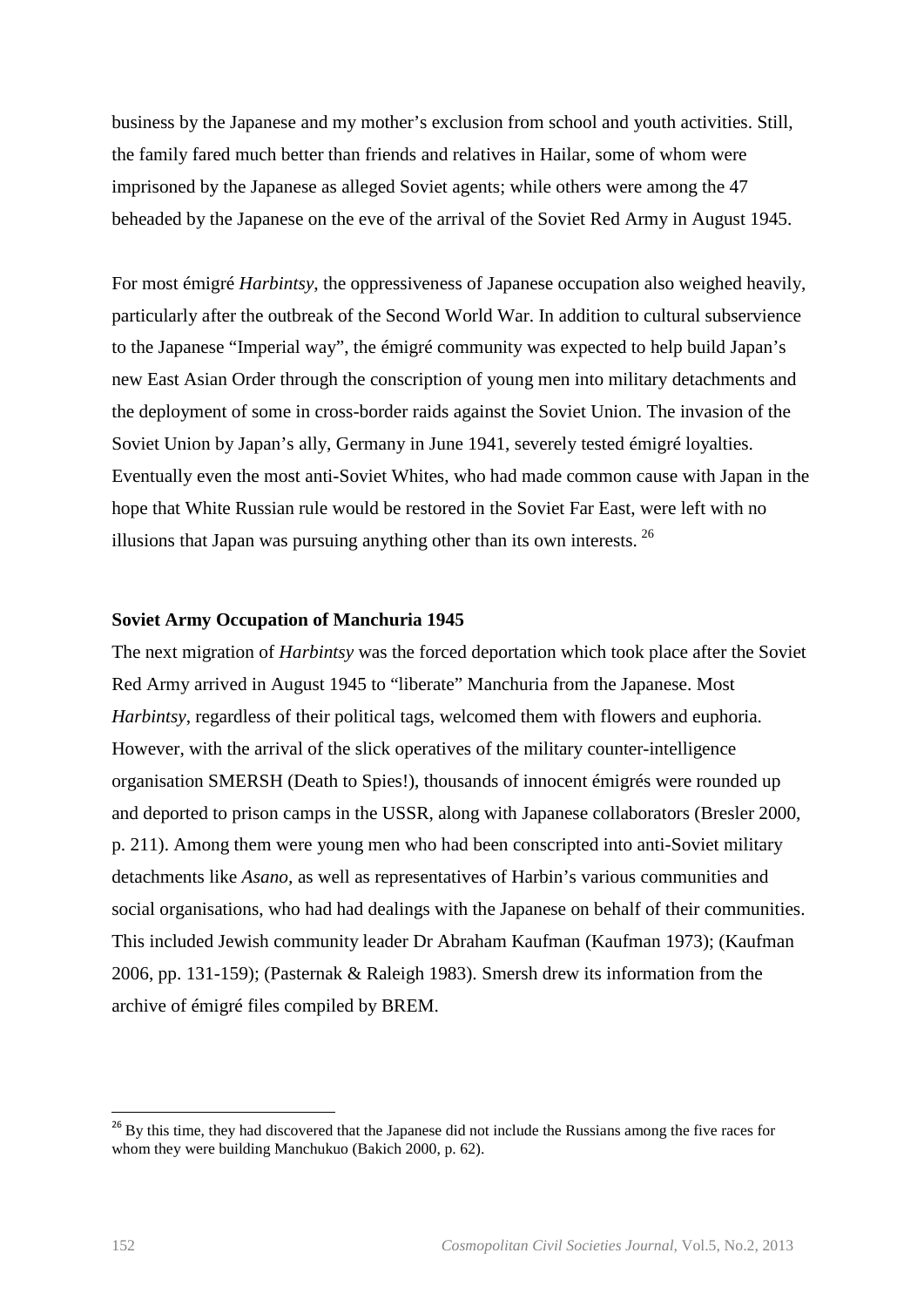During its short lived occupation of Manchuria, the Soviet Union established "Soviet" style administration and registered most Russians as "Soviet citizens" (without rights). After the Soviets departed in April 1946, their influence over Russian *Harbintsy* was maintained through the Society of Soviet Citizens, created to administer the affairs of Russians in Manchuria, much as BREM did during the Japanese years. It operated in close collaboration with the Soviet Consulate, as BREM had with the Japanese Military Mission.

#### **After the 1949 Chinese Communist Revolution**

The final major wave of migration from Harbin came in the wake of the 1949 Chinese communist revolution.

In the mid-1950s, Russian *Harbintsy* were invited, then pressured, to repatriate to the Soviet Union as part of Khrushchev's "Virgin Lands" campaign.<sup>[27](#page-10-0)</sup> Some went as patriots, others in the hope of being reunited with loved ones deported in 1945. Most found themselves stranded in the steppes of southern Kazakhstan or the snows of Siberia, though most were later able to find jobs in urban centres. Those who resisted the pressure to go to the USSR were sacked from any Chinese state enterprise employment, but were eventually permitted to migrate to other countries, including Australia, Brazil, Argentina, Israel, Canada and the United States.

By the time my family left for Sydney in 1959, the Russian community in Harbin had dwindled to a couple of thousand, with a couple of hundred Jews. Some of our relatives, unable to secure visas earlier, left China in 1964, bearing the repercussions of the breakdown of relations between China and the Soviet Union in the early 1960s. By that time, fewer than 500 Russians remained in Harbin (Clausen & Thøgersen 1995, p. 160).

During the Cultural Revolution in China from 1966-1976, Russians who had remained in Harbin found themselves under attack from Red Guards as "foreign devils". Some of them were imprisoned as "Soviet spies". Others were forced to witness the destruction of St Nicholas Cathedral, Harbin's holiest Orthodox religious shrine, blown up in 1966 (Working 2001), and the desecration of tombstones and other churches.

 $\overline{\phantom{a}}$ 

<span id="page-10-0"></span><sup>&</sup>lt;sup>27</sup> An intensive agricultural project to encourage young people from all over the USSR to develop the vast grasslands of Kazakhstan and Siberia that had never been farmed before. The programme was extended to Soviet citizens in China in 1954.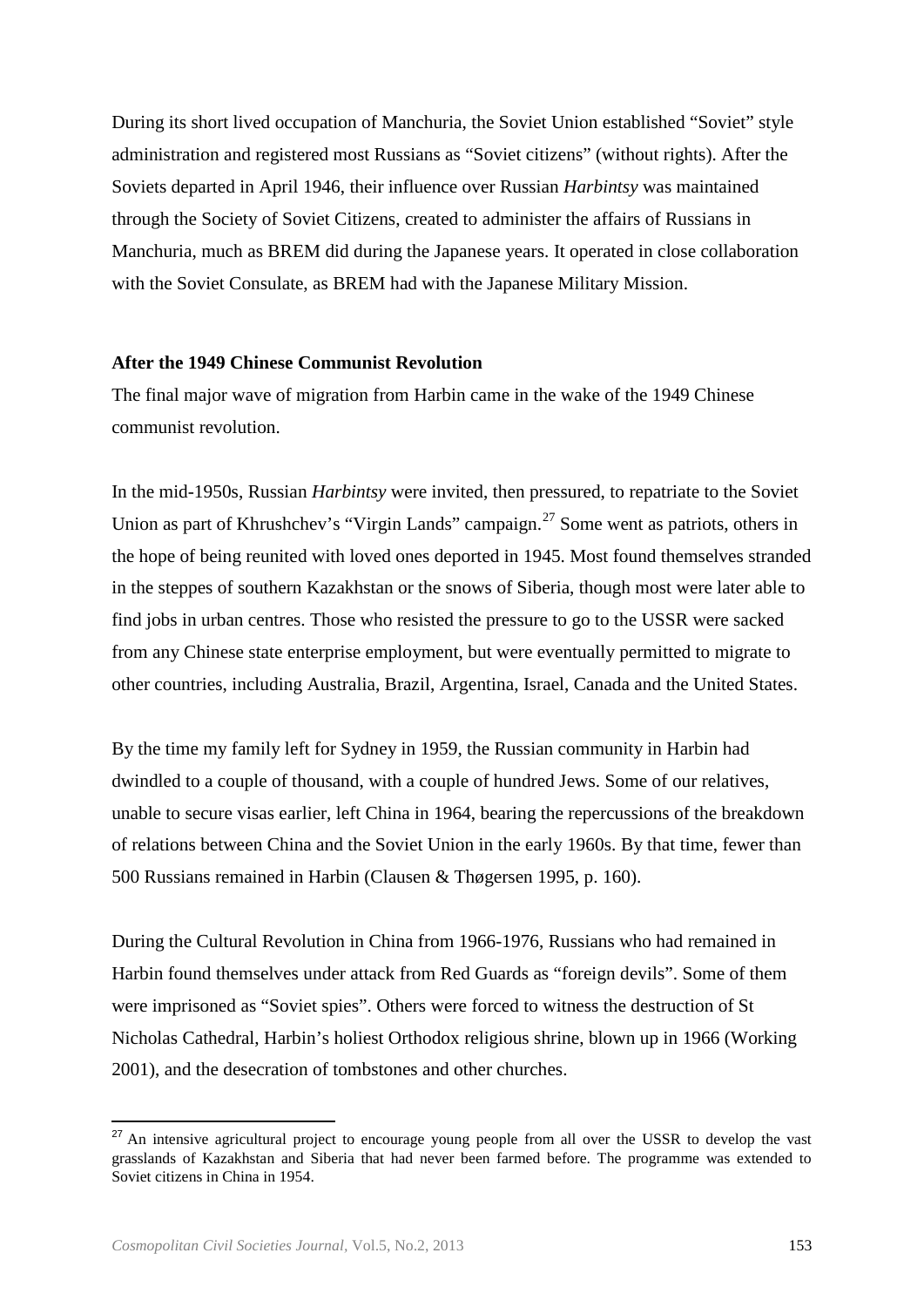In 1986, one of the surviving Russian Orthodox churches – the Pokrov church – was renovated and reopened for services, which were conducted by a Chinese priest, Father Grigori Zhu. The parishioners included the dwindling number of ethnic Russians, as well as Orthodox Chinese. Father Grigori's death in 2000 has left the church without a priest to conduct services ('Timeline of Orthodoxy in China' 2009). The last of the long term Russian residents died in 2006 at the age of 96.

#### **Beyond Harbin: Identity in Emigration**

After the turbulence and insecurity they had lived with, most Russians from China found welcome respite in their countries of resettlement, blending into the societies around them with relative ease as they embraced the stability they offered. To preserve their religious and cultural heritage, in many places, ethnic Russians established churches and weekend language schools for their children.<sup>[28](#page-11-0)</sup> They maintained their social links and formed alumni associations, like that of the Harbin Polytechnical Institute, Harbin's main tertiary institution, which published a journal in Australia for over 35 years. Russian Jews from China still keep in touch through *The Bulletin of Igud Yotzei Sin*, (the Association of Former Jewish Residents of China), established in Israel in the 1950s, with branches all over the world.

For most of these people, Harbin and China remain central to their identity – they call themselves Russians "from China", not simply "Russians". In their literature, they describe themselves as the "Chinese" branch of the Russian or Jewish diaspora. Following the collapse of the Soviet Union, periodicals with names like *In the Hills of Manchuria*, *Russians in China* emerged and gained a following among *Harbintsy* around the world. The pages of these publications are laden with histories of Russian institutions and life in China, personal reminiscences, searches for erstwhile friends, necrologies and nostalgia.

To a large extent, this is not an identification with China itself, but with the world of "Russian Harbin", which the *Harbintsy* created in the Manchurian hills, then lost. During their years there, most lived in a predominantly Russian world, with little thought for the China around them. Few studied the language seriously or delved into the culture. Most of their interactions with Chinese were confined to their domestic assistants, tradesmen and

 $\overline{a}$ 

<span id="page-11-0"></span> $2^8$  See (Ryan 2005) on language retention in émigré Russian communities.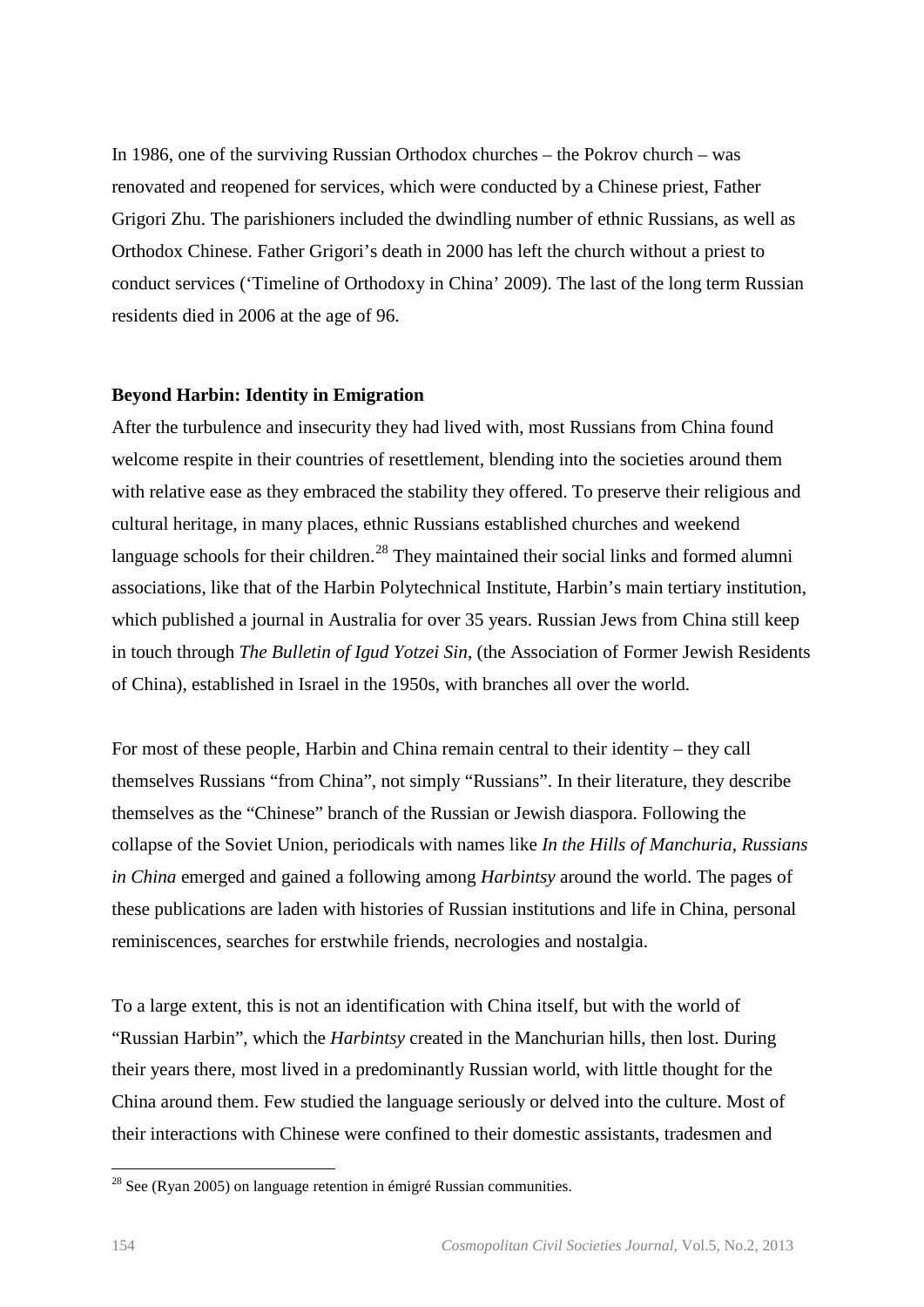merchants, who spoke pidgin Russian, or with educated Russian-speaking Chinese. Few ventured into the adjacent district of Fujiadian, where most of Harbin's Chinese then lived. For most Russians, the underlying element was their sense of Harbin's role in preserving the rich cultural heritage of pre-revolutionary Russia, uncontaminated by Soviet influence.<sup>[29](#page-12-0)</sup> For Russian Jews, their China was one where "Jews could be Russians", free to participate fully in either or both cultures.

Today many former *Harbintsy* and their children and grandchildren seek to reconnect with their history and rediscover their roots, through genealogical research as well as travel to Harbin. In the last decade, this is being positively encouraged by Chinese authorities.

#### **Attitude of Current Chinese Authorities to Harbin's "Russian" Past**

Harbin's Russian past, which went unmentioned during the Maoist period, was long caught up in the intricacies of the historical, political and ideological rivalry between the Soviet Union and China. The demise of the Soviet Union in 1991 eliminated the ideological dimension and the relationship with Russia is now developing along more pragmatic lines, allowing some acknowledgement of the role Russians played in Harbin's development.

Since the late 1990s, efforts have been made to preserve some old Russian buildings and Harbin's daily newspaper, the *Heilongjiang Daily*, started to run feature articles about former *Harbintsy*<sup>[30](#page-12-1)</sup>. While Harbin's centenary in 1998 went uncelebrated, a program of civic works was started a year ahead of it. The former Church of St. Sophia was refurbished as the Harbin Architectural Museum, complete with Orthodox crosses on its domes. Zhongyang Street, the main street of the Daoli district (formerly Kitayskaya Ulitsa of old Harbin) was converted into a pedestrian mall and many of the buildings spruced up.<sup>[31](#page-12-2)</sup> The motive was, of course, to attract tourists. But St Sophia has now become a symbol of Harbin, and the museum inside it is a testament to the city's Russian history. Other Russian buildings have also been preserved. The former Tartar Mosque has been refurbished into a functioning place of worship. There is talk of restoring other Russian churches, as relations with Russia are strengthening.

<span id="page-12-0"></span><sup>&</sup>lt;sup>29</sup> (Stephan 1978, p. 43) "Like excised tissue preserved in formaldehyde long after the parent body has perished, the émigrés of Harbin persisted, a lifelike fragment of the pre-revolutionary era".<br><sup>30</sup> These have since been published as a book (Zeng 2003)<br><sup>31</sup> (Berton 1999) notes that a celebration of the anniversary of Zhongyang St

<span id="page-12-1"></span>

<span id="page-12-2"></span>mall just happened to coincide with the hundredth anniversary of both the street and Harbin.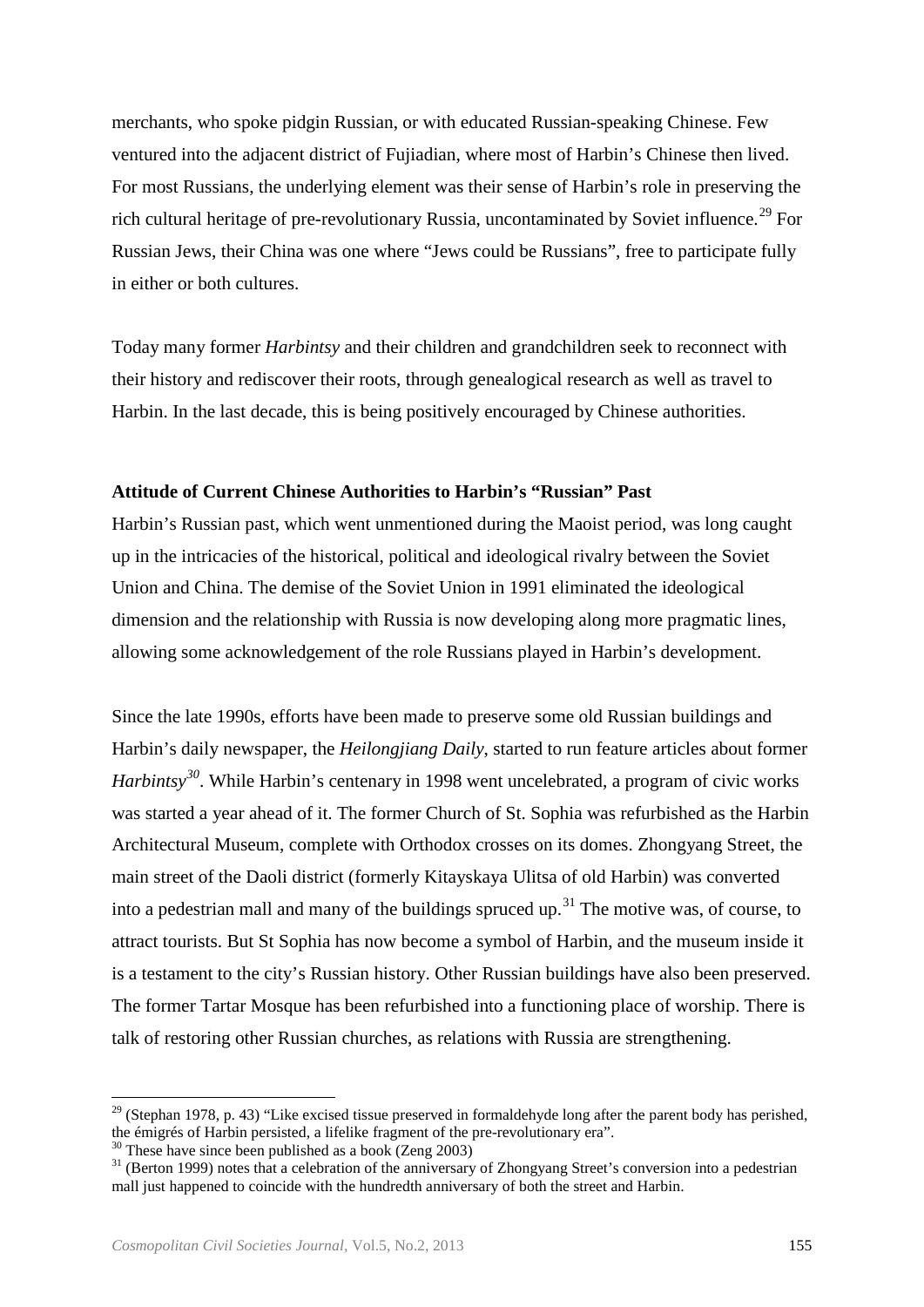Far less contentious, at least since diplomatic relations with Israel were established in 1992, has been the role of the former Jewish community in Harbin. The last decade has seen concerted efforts to preserve vestiges of Jewish life in Harbin as a priority, endorsed by the provincial and municipal governments. This has resulted in the restoration of Harbin's large Jewish cemetery, where 600 graves have been identified, the refurbishment of one of the former synagogues as an exhibition hall, which now houses a permanent exhibit on the history of the Jews of Harbin, as well regular conferences on similar subjects organised by the Jewish Studies Centre of the Heilongjiang Academy of Social Sciences.<sup>[32](#page-13-0)</sup>

As well as the intrinsic historical and cultural value of this restoration work, the aim is clearly to attract tourists and investors. It is also part of an effort to reposition Harbin in relation to the global economy by linking the city's cosmopolitan past with its drive for a global future.(Koga 2008)

#### **Conclusion**

As headquarters of the Chinese Eastern Railway – Tsarist Russia's last imperial project – in the early 1900s, Harbin was transformed from a small fishing village on the Sungari river in north China into a major economic hub. It was a magnet for indigenous Chinese workers from the south, as well as entrepreneurs, adventurers and minorities from across the Tsarist Empire. Though holding a common citizenship, this latter group was multi-national and multi-ethnic. Importantly, the hierarchies that operated within the Empire proper were rapidly eroded in pursuit of economic opportunity and modernisation.

The aftermath of the 1917 Bolshevik Revolution and the civil war that followed brought a massive wave of immigration to the CER Zone, the last remaining Russian enclave outside the Soviet Union. In the absence of clear political authority and defined citizenship in the Zone in the interregnum between Tsarist and Soviet rule in the Russian Empire, the identity of Russians there became strongly focused on locality – they became *Harbintsy*. This largely continued in the brief period of joint Sino-Soviet control.

Harbin was at its peak in the mid 1920s, with a rich Russian cultural life, offset by a unique cosmopolitan flavour and the interplay of ethnic, religious and cultural communities. The

 $\overline{a}$ 

<span id="page-13-0"></span> $32$  The first International Conference on the History and Culture of the Jews of Harbin was held in August 2004.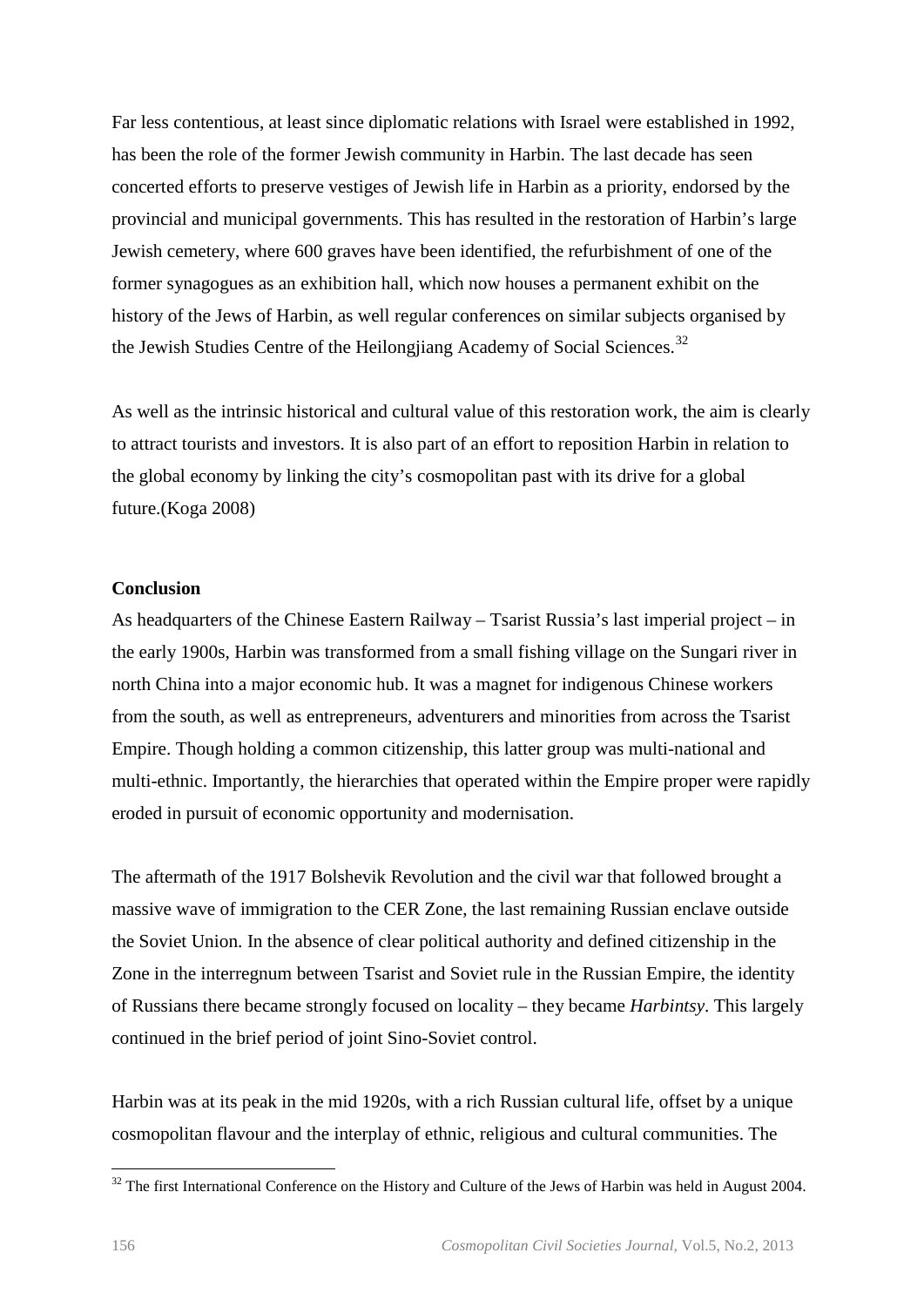emergence of a Harbin identity was most aptly demonstrated in the experience of the Jews, who were able to be both Russian, in their economic, political and cultural practices, and Jewish, in their communal and religious.

The Japanese occupation of Manchuria from the early 1930s turned this Russian world upside down. Arbitrary arrests and intimidation aimed at driving out the Soviets, the polarisation of the Russian community between "reds" and "whites", economic decline and the rise of anti-Semitism prompted the first major exodus of Russians from the CER zone. Some went to the Soviet Union; others to the international settlements of Shanghai, Tientsin and beyond. The fate of those who remained lay in the hands of the controlling power – firstly Japan, later the Soviet Union and finally China itself. By the early 1960s, almost all of them had moved on from China.

In the various diaspora communities in which they settled, their lives in China became the defining element of their Russian identity, however removed they had been from the reality of the country in which they had lived. Today, the Chinese authorities are trying to recover and reinterpret Harbin's cosmopolitan past within the new national ethos of a multicultural China and its drive for a global future.

#### **References**

- Aurilene, E.E. 2008, *Rossiiskaia Diaspora v Kitae, 1920-1950 (The Russian Diaspoa in China, 1920-1950)*, Chastnaya Kollektsia, Khabarovsk.
- Bakich, O. 2000, 'Émigré identity: the case of Harbin', *South Atlantic Quarterly* vol. 99, no. 1 (Winter), pp. 51-73.
- Balakshin, P. 1958, *Final V Kitae (Finale in China)*, vol. 1, Sirius, Munich.
- Berton, P. 1999, 'A trip to Khabarovsk, Birobidzhan, and a nostalgic return to Harbin after fifty seven years', *Bulletin of Igud Yotzei Sin (English language supplement)*, no. 359 (May-June).
- Bresler, B. 2000, 'Harbin's Jewish community 1898-1958: politics, prosperity and adversity', in J. Goldstein (ed.), *The Jews Of China Volume 2*, vol. 2, M. E. Sharpe, New York, pp. 200-215.
- Breuillard, S. 2000, 'General V. A. Kislitsin: from Russian monarchism to the Spirit of Bushido', *South Atlantic Quarterly*, vol. 99, no. 1 (Winter), pp. 128-131.
- Breuillard, S. 2004, 'Reviving the Case of Kaspe', *International Conference on the History and Culture of Jews in Harbin* eds W. Qu & T. Kaufman, Heilongjiang People's Publishing House, Harbin
- Chernolutskaya, E. 2000, 'Religious communities in Harbin and ethnic identity of Russian émigrés', *South Atlantic Quarterly* vol. 99, no. 1 (Winter), pp. 79-96.
- Clausen, S. & Thøgersen, S. (eds) 1995, *The Making of a Chinese City: History and Historiography in Harbin*, M. E. Sharpe, New York.
- Kaufman, A. 1973, *Lagernyi Vrach (Camp Doctor)*, Am Oved, Tel Aviv.